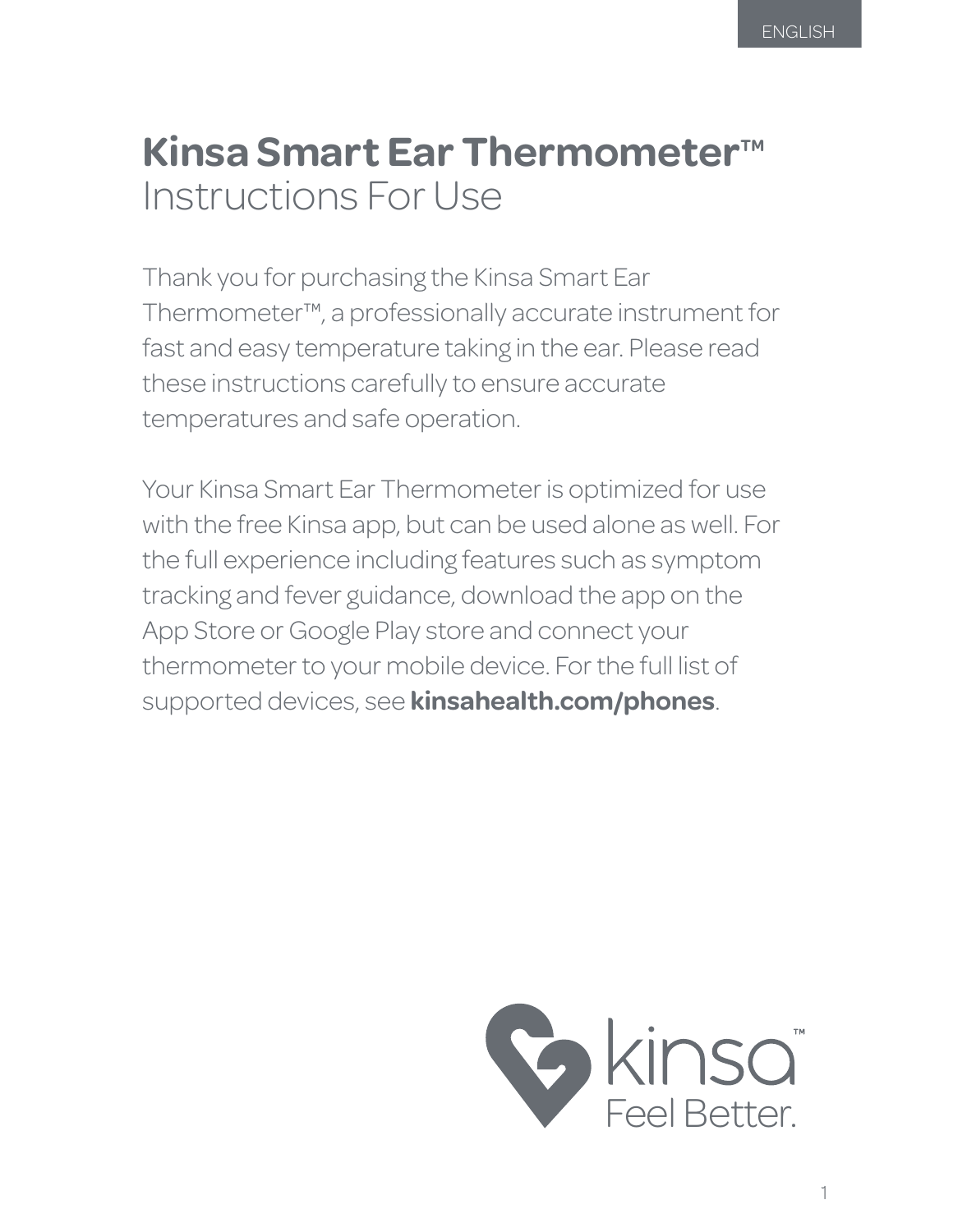# Product Description

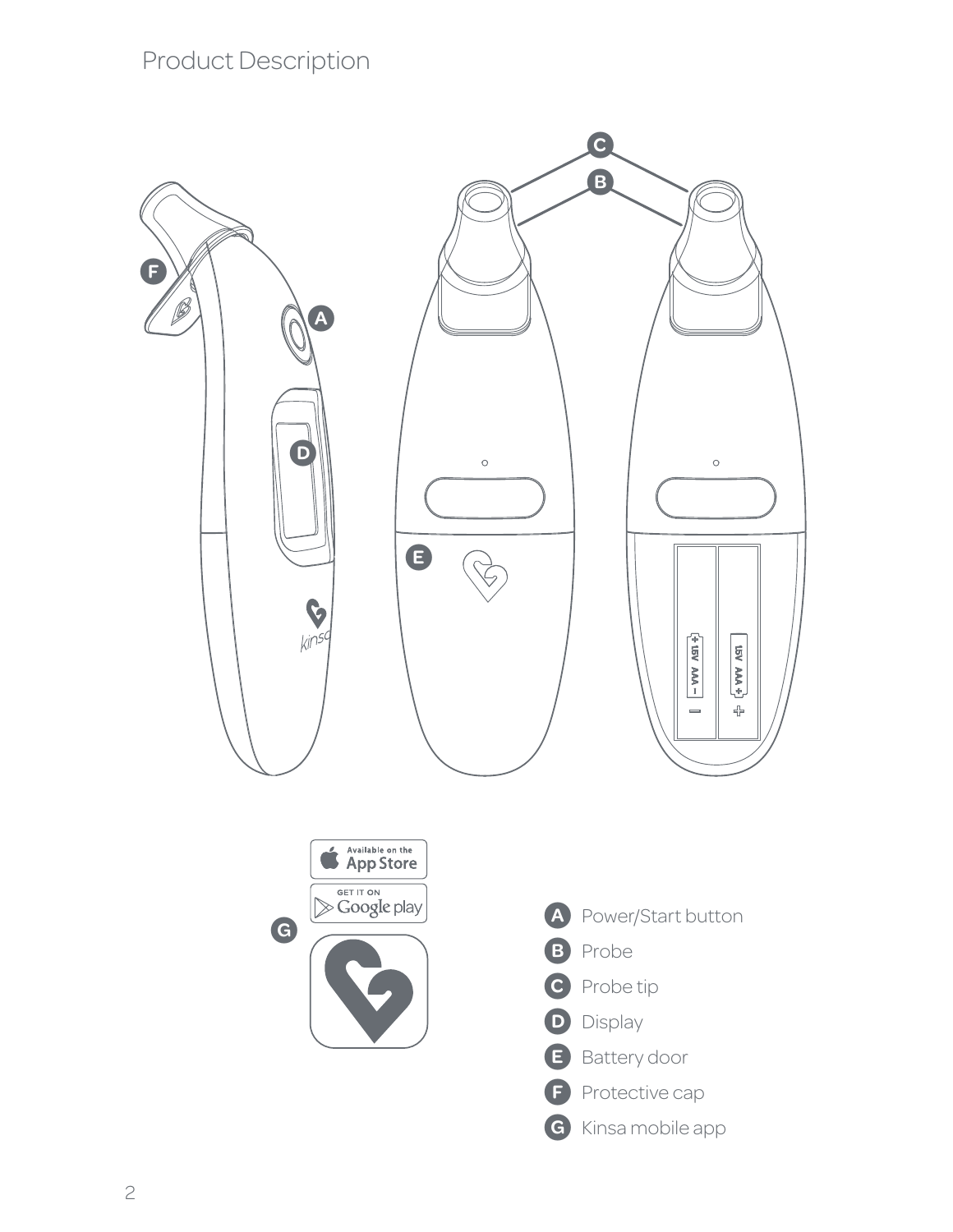# Intended Use

The Kinsa Smart Ear Thermometer is intended to measure the human body temperature in the ear. This device is reusable for clinical or home use on both adults and children.

### Warnings And Precautions

- This thermometer functions with most Apple and Android mobile devices. Please see kinsahealth.com/phones for the full list of supported devices.
- Clean the probe before and after use. •
- Never use the thermometer for purposes other than body temperature measurement.
- Please follow the safety precautions when using on children.
- The operating ambient temperature range for this thermometer is 59° 104 °F (15-40 °C).
- Do not expose the thermometer to temperature extremes: (below -13 °F / -25 °C or over 131 °F / 55 °C) or excessive humidity (>95% RH).
- Use of this thermometer is not intended as a substitute for consultation with your physician.
- High, prolonged fever requires medical attention. Be sure to contact your physician.
- The thermometer is water resistant, not waterproof. Never dip the thermometer into water or other liquids. Do not boil the probe. For cleaning and disinfecting, please see Cleaning and Storage.
- Keep out of reach of unattended children. Do not allow children to walk or run while taking a temperature.
- Kinsa recommends using a password on your smartphone to protect your information.

# Features of your Kinsa Smart Ear Thermometer

- Fast 1 second reading.
- Meets ASTM & ISO standards for professional accuracy.
- Gentle and easy to use in the ear. •
- No probe covers needed.
- Conveniently displays in °F or °C.
- Water resistant, for safe cleaning. •
- Use with or without your mobile device. Connects via Bluetooth Low Energy.
- Additional Smart functionality available through Kinsa app.

# Body Temperature

Temperature readings vary from person to person, by age, time of day, and by site of measurement. For example, core body temperature often decreases with age. The best method to determine your own normal temperature is to use the thermometer when you are feeling well. Record your temperature twice a day (early morning and late afternoon) using the Kinsa app. Take the average of the two temperatures. This is considered your normal body temperature. Any variation from it may indicate some sort of illness and you should consult your physician.

#### Why Measure in the Ear?

Ear temperatures accurately reflect core body temperature, since the eardrum shares a blood supply with the temperature control center in the brain: the hypothalamus.<sup>1</sup> The Kinsa Smart Ear Thermometer monitors the infrared heat radiated from the eardrum and surrounding tissue and detects once an accurate temperature measurement has been taken.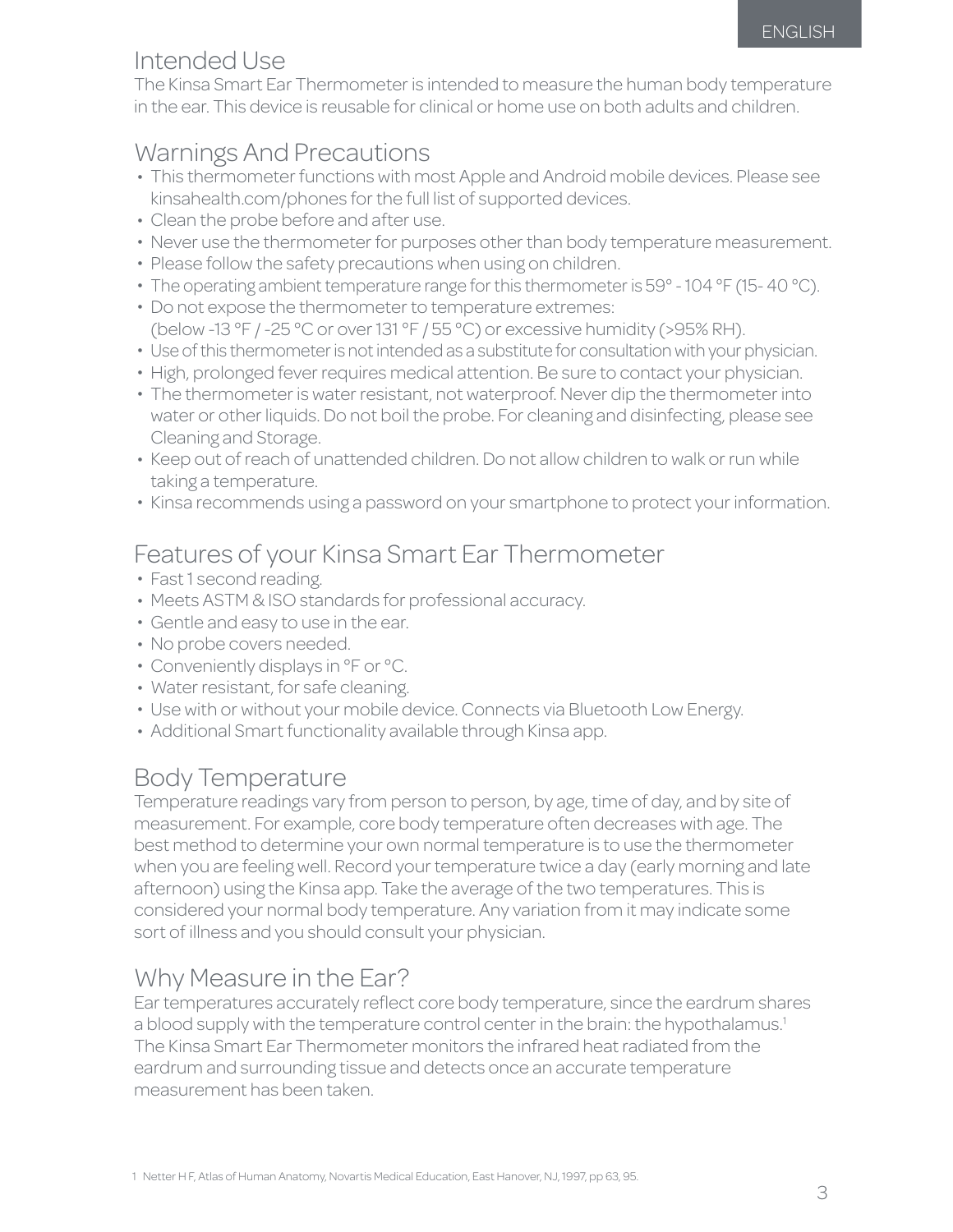# To Set Up Your Thermometer For First Time Use



1. Open the battery door  $\bullet$ .



2. Insert two AAA batteries (included), making sure the poles are in the right direction, into the thermometer. Snap battery door into place.



3. Enable Bluetooth on your mobile device.

App Store 

4. Download the Kinsa app from the App Store or Google Play. The app can also be downloaded by going directly to kinsahealth.com/download. Please see kinsahealth.com/phones for the full list of supported devices.



5. Launch the Kinsa app. (The app will be on your Home screen or in your Apps folder depending on type of mobile device.)



6. Turn the thermometer on and follow the prompts to install.

7. Your thermometer is now successfully connected to your mobile device. For future temperature readings, open the Kinsa app to automatically sync readings to your mobile device and assign to individual family members, add notes or symptoms/medications, and see guidance.

# To Set Up Your Thermometer with Additional Mobile Devices



- 1. If you have the original phone, open Kinsa, go to "More," select the thermometer to remove and choose "Forget Thermometer."
- 2. On the additional mobile device, repeat Steps 3 through 7 above.



3. Your thermometer is now successfully connected to an additional mobile device.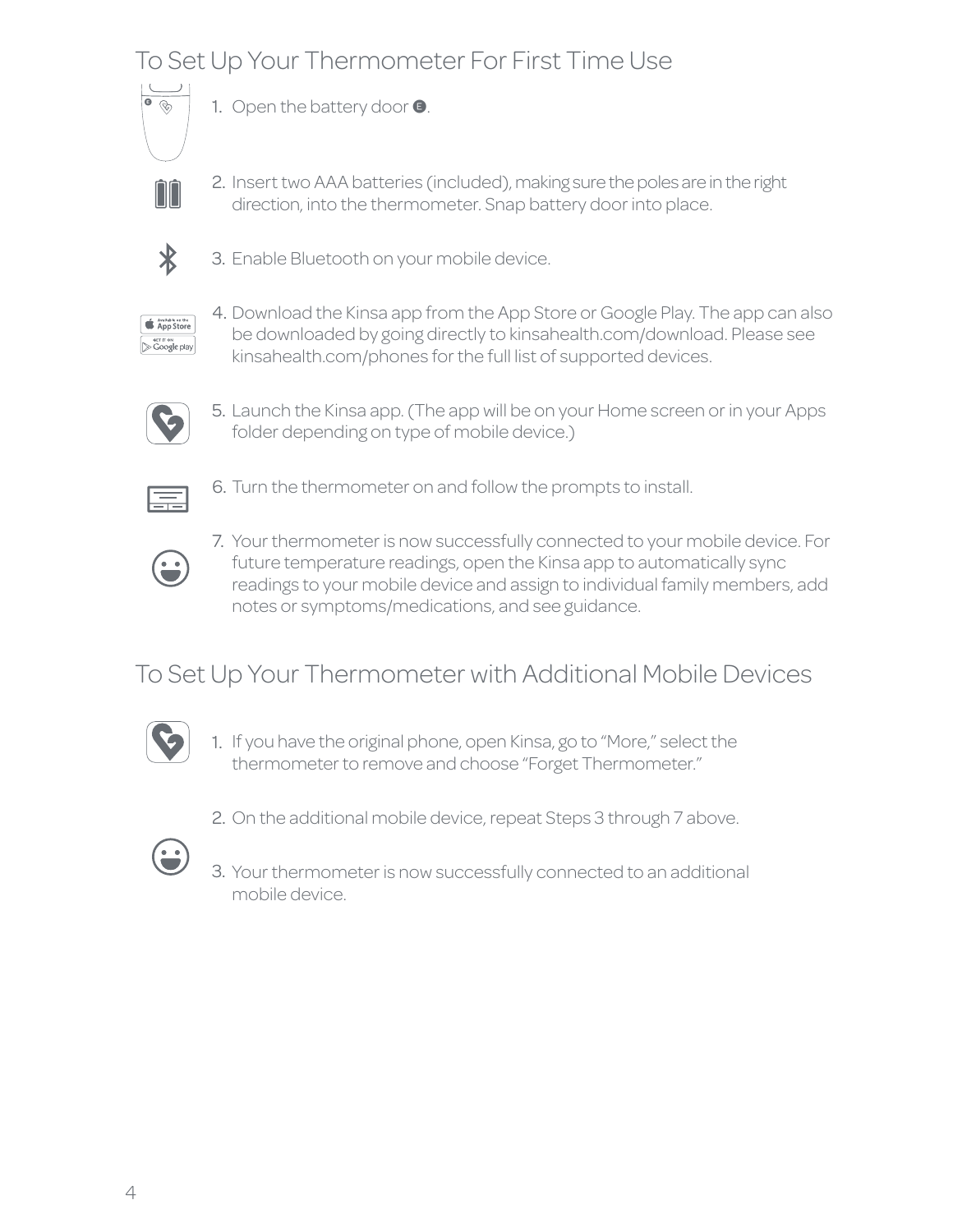### Taking a Temperature



1. Tap the Power/Start button @ to turn on the thermometer. You will hear a beep when the thermometer is ready to take a temperature.

*The thermometer will be ready for temperature taking when the screen shows three dashes.*





2. First, gently tug the ear straight up and back. Next, fit the probe snuggly into the ear canal. Be sure to position the probe so that it is pointing toward the center of the head. Once in position, push and release the Power/Start button.

3. A beep will indicate when the temperature measurement is successfully completed. Temperature readings typically take 1 second.



The temperature reading will be shown on the illuminated display. A smiling 4. face icon indicates that the temperature is normal while a neutral or frowning face indicates a mild or high fever, respectively.



5. The thermometer will automatically turn off after 45 seconds of inactivity. The display will briefly flash OFF and it will go blank. You can also hold down the button to power off.

NOTE: Always take measurements in the same ear since temperature readings may differ from the right and left ear.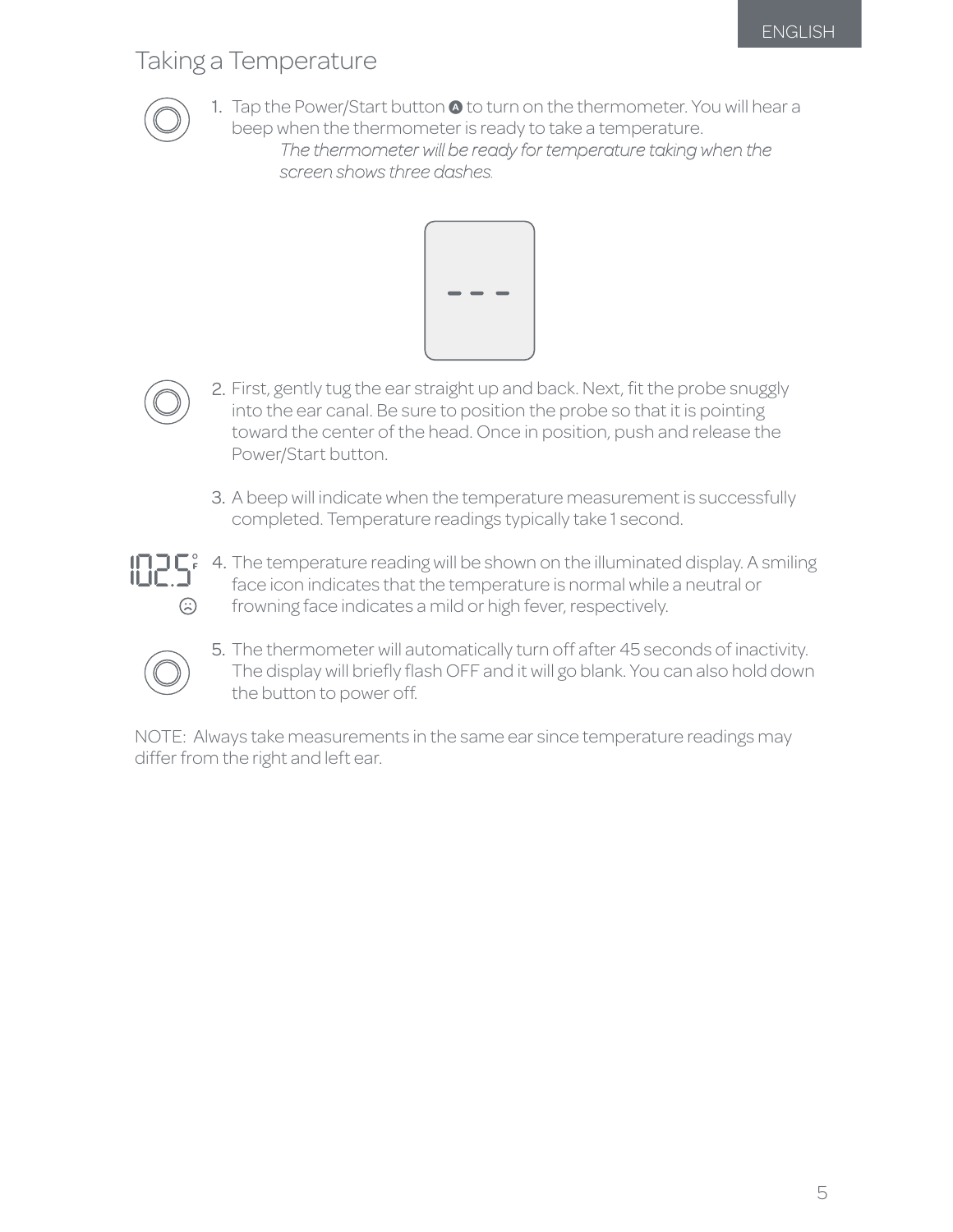# Understanding Your Thermometer Display

| <b>DISPLAY</b>    | <b>SITUATION</b>                                                                                                                                      | <b>SOLUTION</b>                                                                                                                                                                                                 |  |  |
|-------------------|-------------------------------------------------------------------------------------------------------------------------------------------------------|-----------------------------------------------------------------------------------------------------------------------------------------------------------------------------------------------------------------|--|--|
| Battery levels:   |                                                                                                                                                       |                                                                                                                                                                                                                 |  |  |
| 凬                 | $2 \text{ bars} = 40\%$ battery                                                                                                                       |                                                                                                                                                                                                                 |  |  |
| U                 | $1 bar = 20\% battery$                                                                                                                                |                                                                                                                                                                                                                 |  |  |
|                   | 0 bars = $5\%$ battery                                                                                                                                |                                                                                                                                                                                                                 |  |  |
| H<br>ΗL           | Temperature taken is not<br>within typical human<br>temperature range<br>(93.2-108 °F or 34-42.2 °C)<br>$H = \text{too high}$<br>$L = \text{too}$ low | Make sure the probe tip and lens are<br>clean. Make sure the thermometer is<br>properly inserted. Then, take a new<br>temperature.<br>If you continue to encounter an error,<br>contact Kinsa Customer Support. |  |  |
| APP<br><b>RPP</b> |                                                                                                                                                       | Connect to Kinsa app.                                                                                                                                                                                           |  |  |
| <b>ERR</b><br>Enn |                                                                                                                                                       | Problem detected, check the app for details.                                                                                                                                                                    |  |  |

# Changing The Temperature Scale

If you wish to change the temperature scale of your thermometer, turn your thermometer on and then press the big white button two more times in rapid succession.

NOTE: temperature scale in app can be changed within app settings.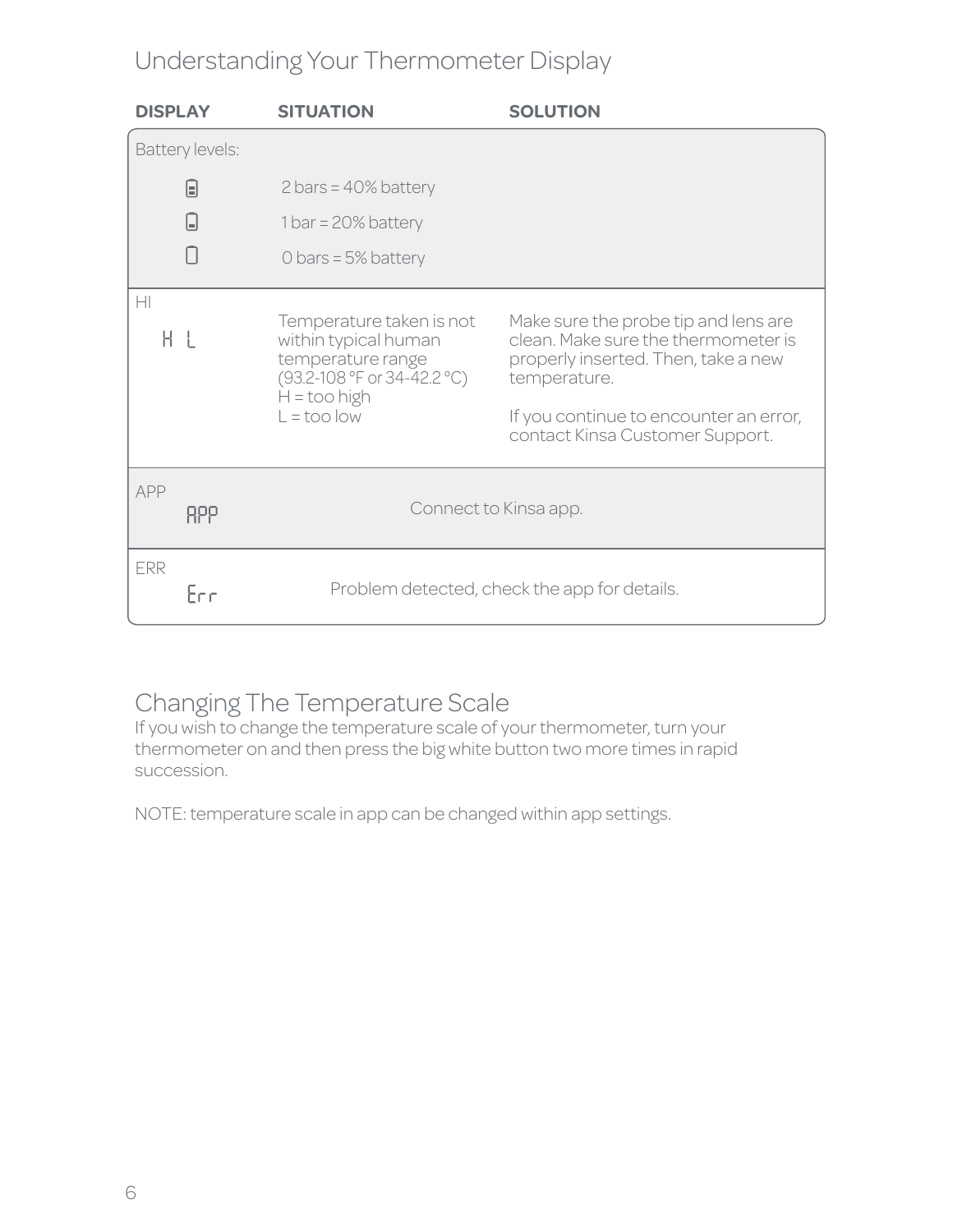To ensure your Smart Ear thermometer is recording accurate temperatures, it is very important to keep the probe sensor tip clean. To clean the probe tip, gently wipe it with a cotton swab or soft cloth moistened with alcohol. Gently circle the alcohol wipe around the inner sensor area at the tip of the Smart Ear. Be sure to clean the inner flat surface of the sensor - not just the rim. Never submerge your Kinsa or put it in boiling water or a dishwasher.

Keep the protective cap snapped onto the top of the thermometer when not in use to protect the tip from damage.

# Replacing the Battery

The Kinsa Smart Ear thermometer is powered by 2 AAA batteries. When the battery is low, the screen will display "APP" and the Kinsa app on your phone will confirm a low battery. When the battery is critically low, the app will display "APP" and "OFF" and automatically shut down.

#### To replace the batteries:

Open the back battery cover  $\bullet$  by pressing on the Kinsa logo and applying downward pressure to slide it off. Remove the old batteries and replace with new ones. Make sure the the batteries are in the correct polarity direction. Close the battery cover.

To protect the environment, dispose of the product and empty batteries at your retail store or at appropriate collection sites according to national or local regulations.

#### Calibration

This thermometer is initially calibrated at the time of manufacture. If this thermometer is used according to the use instructions, periodic re-adjustment is not required. If at any time you question the accuracy of temperature measurements, please contact Customer Support.

# Product Specifications

| Displayed temperature range:<br>Operating ambient temperature range:<br>Display resolution:        | 93.2 °F - 108 °F<br>$(34^{\circ}C - 42.2^{\circ}C)$<br>$(15 °C - 40 °C)$<br>59°F-104°F<br>$0.1^{\circ}$ F or $^{\circ}$ C |
|----------------------------------------------------------------------------------------------------|---------------------------------------------------------------------------------------------------------------------------|
| ACCURACY FOR PATIENT TEMPERATURE RANGE<br>95 °F - 107.6 °F (35 °C - 42 °C):<br>Outside this range: | MAXIMUM LABORATORY ERROR<br>$\pm$ 0.4 °F<br>$(\pm 0.2^{\circ}C)$<br>$±0.6$ °F<br>$(\pm 0.3 \degree C)$                    |
| Temperature Storage Range:<br>Humidity Storage Range:                                              | $-13$ °F to 131 °F ( $-25$ °C to 55 °C)<br>15 - 95 % RH (non-condensing)                                                  |
| Battery type:<br>Battery life:<br>Bluetooth:                                                       | Two AAA batteries<br>Approx 2 years<br>Bluetooth 5                                                                        |
| Guarantee of Quality:                                                                              | Complies with ASTM E1965-98,<br>IEC 60601-1, IEC 60601-1-2,<br>IEC 60601-1-11                                             |